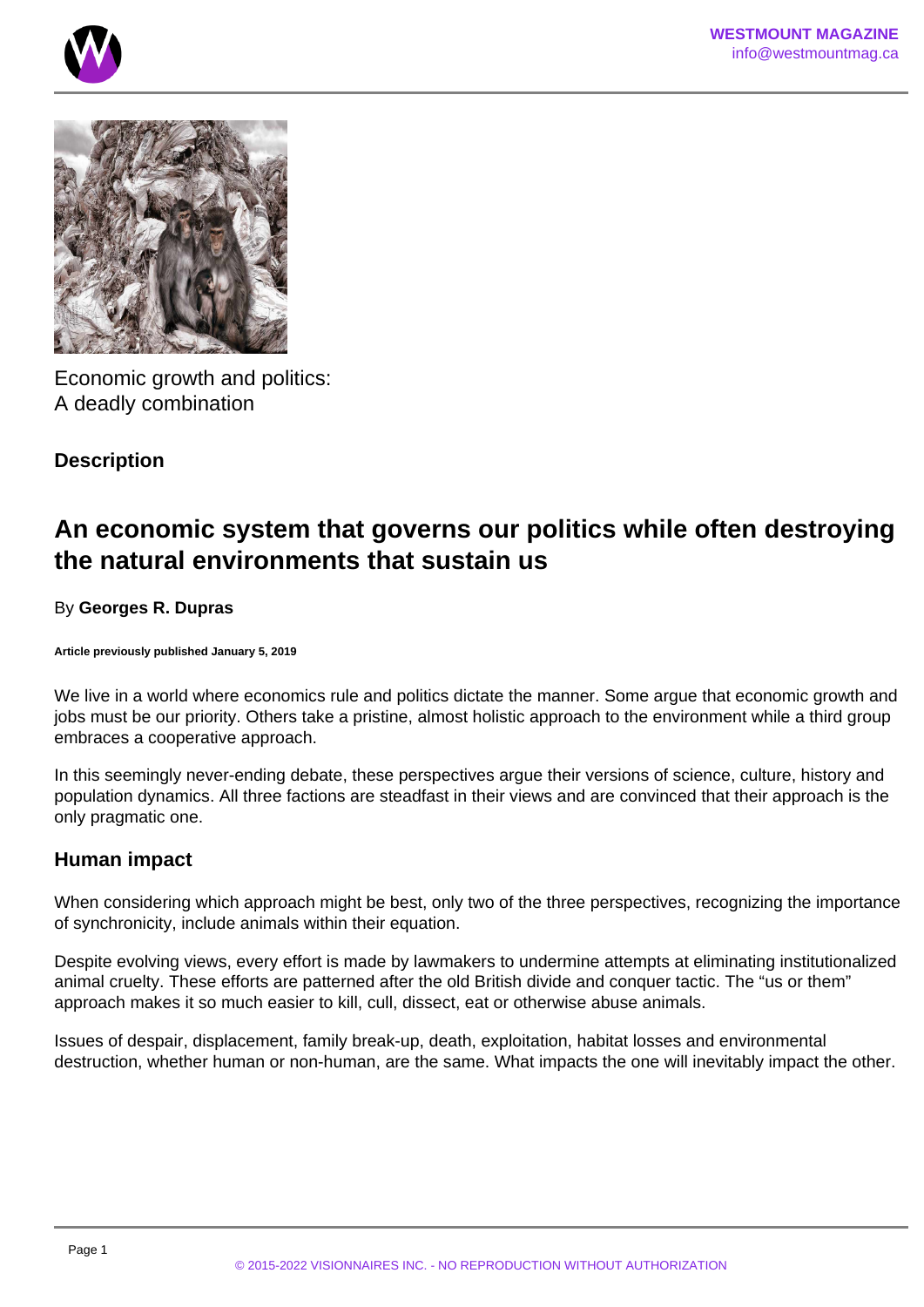

Profit and loss statements, economic growth, market share, and an industrial military complex that, in the United States, anchors their gross domestic profit, are the gospels of our corporate and elected leaders.

In the Saudi Arabia and Yemen conflict, one child dies every minute from starvation while 85,000 have already perished. We are told by the United Nations Environmental Protection Agency (UNEP) that every year almost a billion people go hungry, while one third, or 1.3 billion tons of the food the world produces is lost or wasted. In the United States, 30% of all food is thrown away each year, which is the equivalent of 20 pounds of food per person, per month. By extension the same could be said of Canada. In the UK, 6.7 million tons, or 32% of all food purchased is wasted (UNEP).

Regardless of the data, or of its origins, it's irrelevant; it's meaningless to the starving mother holding her dead child. This obscenity is caused by an economic system that governs our politics while often destroying the very natural environments that sustain us.

Profit and loss statements, economic growth, market share, and an industrial military complex that, in the United States, anchors their gross domestic profit, are the gospels of our corporate and elected leaders. They are of little comfort to the starving in a world, lacking not in food, but in compassion.

## **Environmental impact**

Global fishing fleets capture two to three times more fish than our oceans can sustainably support. Over 50% of world fisheries are fully exploited and 32% are over exploited, depleted or recovering. The top ten marine fisheries, accounting for 30% of all capture fisheries, are fully or over-exploited. Despite this knowledge or the impact of climate change, there are those who argue that alternatives are not pragmatic.

'This culture has always dictated that you can both defend and exploit at the same time. This is the rationale that has seen us lose 60% of the world's known wildlife in the past 50 years.'

These comments originate from the same mindsets that have governed our environmental files for six decades. This culture has always dictated that you can both defend and exploit at the same time. This is the rationale that has seen us lose 60% of the world's known wildlife in the past 50 years.

It is wise to remember that The Convention for International Trade in Endangered Species of Flora and Fauna (C.I.T.E.S.) has existed for about 45 of those 50 years. If this were truly a pragmatic world, the prevailing mindsets would have been given their walking papers 40 years ago. No business would accept a market loss of even a fraction of 60% without making immediate and significant boardroom changes (assuming they're still in business).

# **Conflict of interest**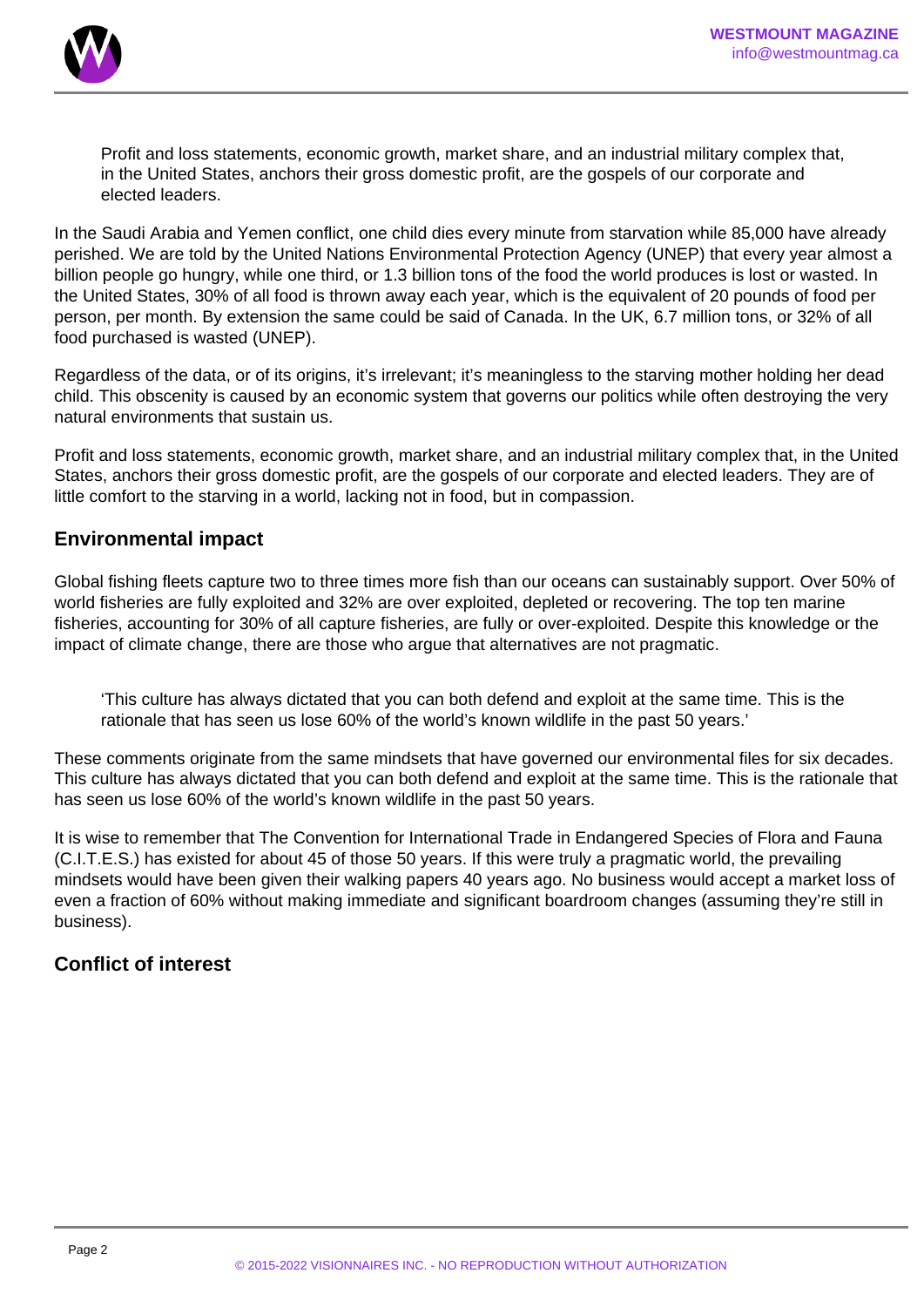Make no mistake, I commend C.I.T.E.S. for their efforts in protecting species and I recognize that we would be in far worse shape without them, but I also see them as a Clydesdale in a horse race to save endangered species. A good metaphor for C.I.T.E.S. is a court of law. In a court of law you have a judge, an accused, a jury and two lawyers – one for the prosecution and one for the defence. What you do not have is one lawyer who both prosecutes and defends the same suspect in the same case. This would be a flagrant conflict of interest and a gross miscarriage of justice. The problem here is that this is exactly what we have with C.I.T.E.S., as well aswith the Ministry of Natural Resources (MNRs), our Wildlife Services, and Environment Ministries, that arepresently politically staffed and governed.

In some jurisdictions, scientists have been muzzled by the powers that insist that the economic approach is the only pragmatic direction. This mindset might have some legitimacy if it were not for the fact that the approach they are seeking is more political than scientific and dictates our treatment of the poorest among us, including Yemen.

### **Conclusion**

We cannot save the world nor change the people in it. We can however change ourselves and by so doing influence others. One of the options available to us is that we can insist that the terminology used is not politically corrupted. We can also argue that the Ministry of Natural Resources (MNRs) should better reflect the values of the people they represent through proportional representation. We can insure that issues of cruelty to animals, loss or endangerment of habitat are not dismissed by the use of the either/or argument.

'We can however change ourselves and by so doing influence others. One of the options available to us is that we can insist that the terminology used is not politically corrupted.'

As for the loss of employment that might occur through the unlikely shut-down of the tar sands, I have too much respect for today's workforce to accept that their temporary employment somehow justifies their long-term impact on the environment.

We are responsible for our present dilemma and we can adapt reasonably well to our changing reality, including unemployment. We have the tools, the experience, the education and the social infrastructure to support us during a transitional period. This cannot be said for the wildlife that can only adapt over time or for the poorest in countries less fortunate.

We claim to love our fellow man, to want to preserve for future generations, unfortunately, what we say and what we do are often very different.

\* 795 million

Image: [StockPholio.com](http://www.stockpholio.net/)

Read also: [Economics and environment: The hidden cost of jobs](/)